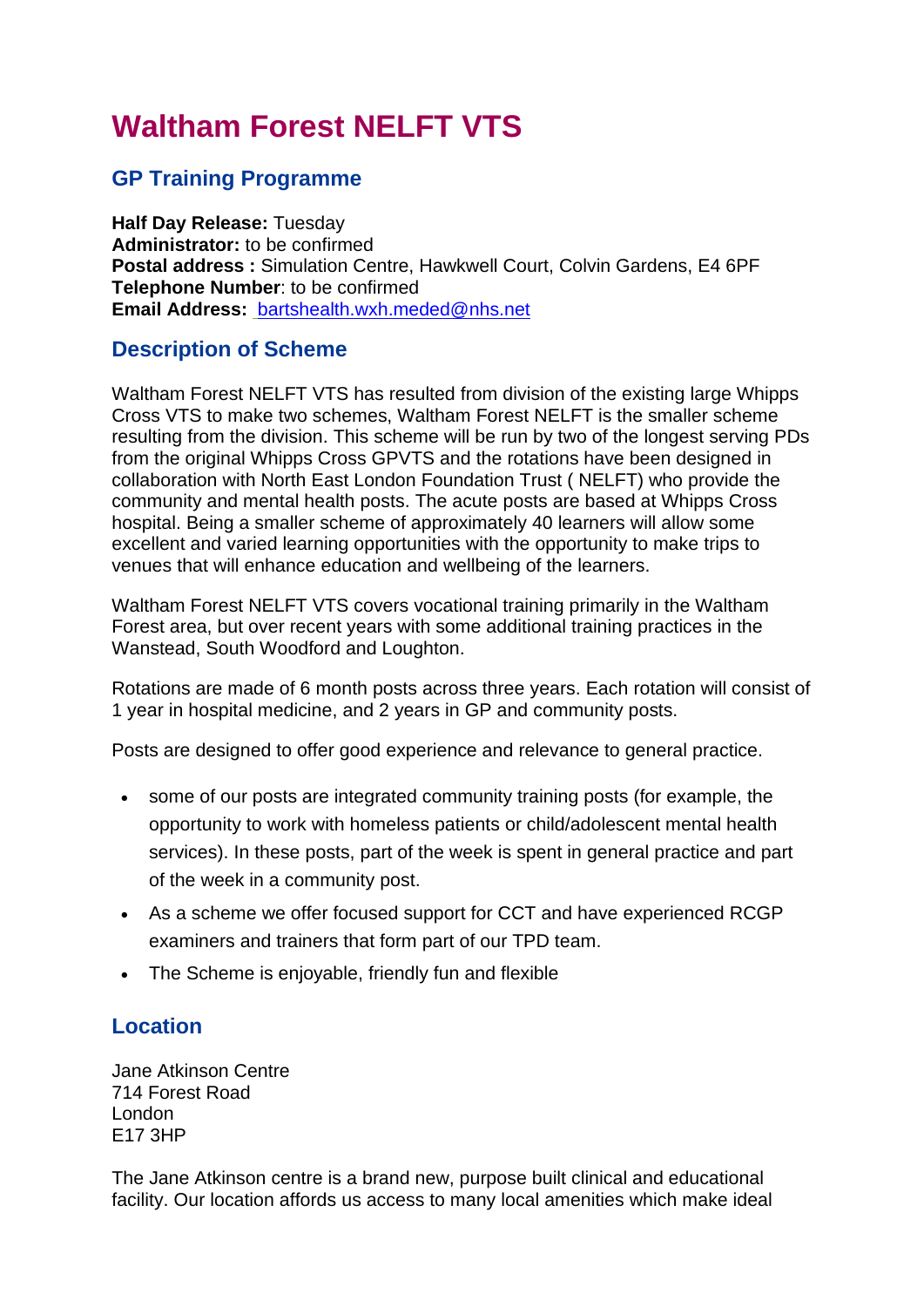VTS half day release venues, such as the William Morris Gallery. There is good public transport access and excellent cycle access in the local area.

### **Posts**

The Waltham Forest NELFT Scheme offers a choice of 3-year programmes constructed from the following posts, and placements in GP training practices:

- A&E
- Acute Medicine with Diabetes, Rheumatology, Gastroenterology, Geriatric **Medicine**
- ENT
- Obs & Gynae
- Psychiatry Adult, Geriatric, Community
- Paediatrics acute, neonatal, community
- Child and Adolescent Mental Health
- Palliative Care
- Orthogeriatrics
- Homeless outreach

#### **Educational Activities**

This is an exciting but also challenging time in general practice, where change has happened rapidly following the COVID pandemic, in the way we work as doctors and how we provide high quality care to our patients. On our VTS we will support you in adapting to these changes and preparing you to work in the world beyond. There is a strong focus on pastoral care and learner wellbeing.

**Half day release:** The VTS group meets on a Tuesday afternoon, for 3, 12 week terms per year, at Medical Education Centre at the Jane Atkinson Centre 1-5pm. All learners are required to attend, and this will be incorporated into your weekly work

schedule.

The teaching afternoons are varied, offering the opportunity for trainees to have CCT focused training, involve themselves with role play, attend seminars and workshops, and lead teaching sessions themselves. Sessions will be varied and interactive, with an emphasis on small group work. Learners are involved with timetable planning.

There will be opportunities to explore the local area and we have previously organised trips into central London for a combination of learning and team building. Each year we organise a mandatory overnight residential which is both a social and educational highlight. Previous residential themes have included Poetry in Medicine, Ethics, Commissioning, wellbeing in fitness to practice, coaching and mentoring, medicine in cinema. As well as being educational, it is an opportunity for everyone on the scheme to get to know each other and develop supportive friendships.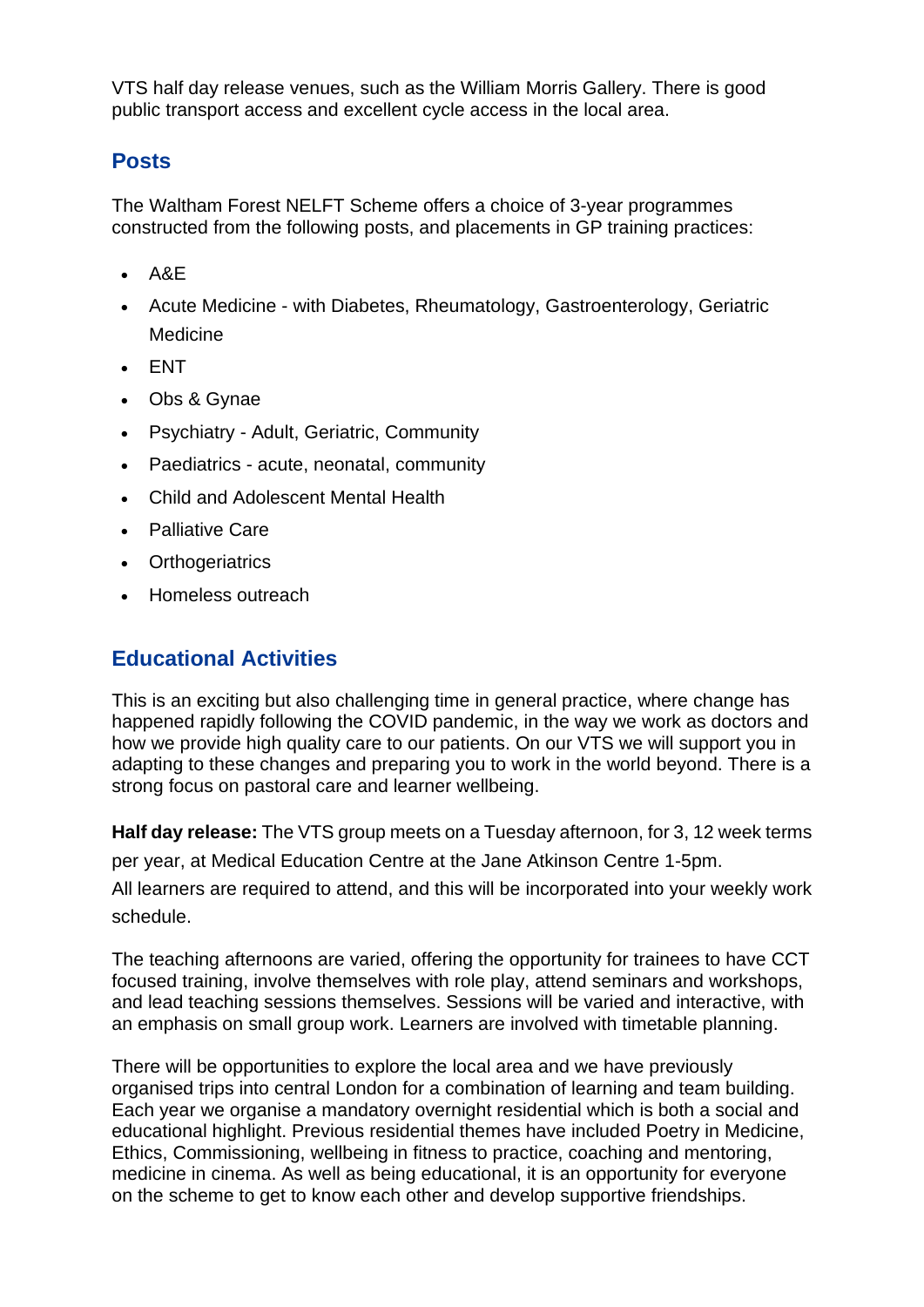In collaboration with NELFT, we are able to access additional resources such as Simulation training facilities, Quality Improvement team and research and development department.

We appreciate that completion of assessments can be stressful, and for those who are planning to do their RCGP exams, we offer focused additional training. We also offer QI, AKT and e portfolio support and have focused sessions dedicated to this.

The scheme strives to prepare its trainees for the world beyond VTS and topics will be included to help with this. In recent years, after CCT, there have been recruitment initiatives in collaboration with the local training hub who help with gaining salaried GP employment together with funding for a fellowship to develop an area of interest chosen by the newly qualified GP.

As part of our annual programme we include Adult and Child Safeguarding training and include a Child Health Surveillance Course.

We have an active trainee rep committee whom we meet with regularly. We pride ourselves in getting to know each trainee as an individual and forming positive working relationships.

#### **Highlights**

Waltham Forest is a culturally and demographically diverse borough comprising inner city areas such as Walthamstow, Leytonstone and suburban areas such as Chingford. It is an exciting place to work. Living in Waltham Forest offers everything you could want, excellent public transport and cycling links and thirty minutes to central London, on the doorstep of Westfield Stratford and Queen Elizabeth Olympic park and on the borders of Epping Forest. In recent years, it has seen the development of the trendy Walthamstow Village area and an influx of young professionals and families. Waltham Forest was the first ever borough of culture in 2019.

We have a large number of training practices, which stretch across a wide area. All of these offer effective team-working, good facilities and a supportive environment for each GP learner. They are diverse in style and each has developed their services to respond to the needs of the area they serve. Over the 3 year training Programme there is the opportunity to work in different practices and ST3 learners are able to select the most appropriate practice for their final ST3 year. For August 2021, we are incorporating some rotations as part of the targeted enhanced recruitment scheme. Waltham Forest NELFT VTS will have 3 such rotations. The GP posts within these rotations will be in areas of Waltham Forest that have been deemed to be deprived or under-doctored and all of these GP posts will be pre-allocated including ST3.

Out of Hours training is organised through Healthcare VTS and sessions are provided at the Whipps Cross Urgent Treatment Centre, local extended access Hub services and at the London Ambulance Service (LAS) 111 centre in Barking. Sessions are largely supervised by Waltham Forest GP trainers and educators.